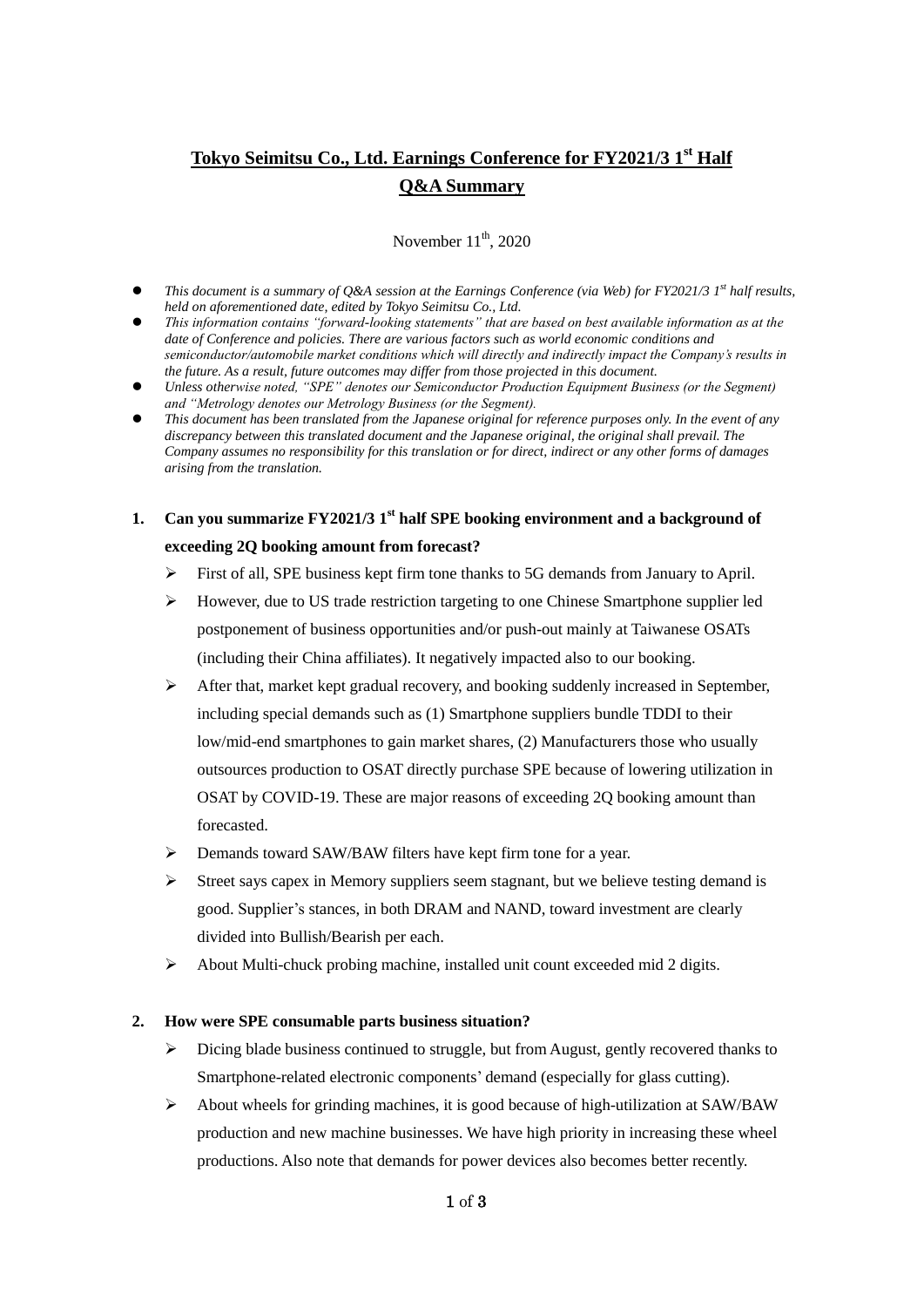### **3. What about current utilization in SPE Factories?**

- Both *Hachioji* Plant and *Miyama* Plant (both in *Hachioji, Tokyo*) keep high-production rate. We now use a part *Tsuchiura* Plant (*Ibaraki*, manufacturing Metrology products) because Metrology business is stagnant and we opened new plant (MI plant).
- **4. Other SPE peer mentioned "expecting SPE demand increase due to miniaturization in electronic components because of requirements for high-spec smartphones", and street believes increase in power device related demands. Please let us know your understanding.** 
	- An increase in Assembly machines' exposure in both booking and sales show that such business opportunities are expanding.

### **5. Other SPE peer commented about Plasma Dicing. How about business situation?**

- $\triangleright$  We are one of suppliers to provide a component to Panasonic to realize their entire Plasma dicing solution. Therefore, we are not in a position to comment business situation.
- **6. Street warns about OSAT's "double booking (multiple OSAT companies issue purchase orders to SPE companies even upstream player is one). What do you think about it?**
	- $\triangleright$  We currently don't think having such risk. Sooner or later, we will be able to identify it.

### **7. Please explain about your SPE outlook and its durability.**

- $\triangleright$  We believe entire SPE business situation will keep firm mainly thanks to seasonality and 5G related demand until the end of FY2021/3 4Q, even though we have a concern in decrease of demand toward smartphone.
- $\triangleright$  For Memory sector, players have clear stance in investments whether bullish or bearish. We believe all of them will be "bullish" from the beginning of FY2022/3.
- $\triangleright$  In mid to long term, we believe that Semiconductors will be "Mass-production, mass consumption" led by 5G related demands. Therefore, SPE demand will increase including ones for Memory. We have various new products' plans to increase sales.
- $\triangleright$  All of above is based on the premise that "US-China trade confliction will never be worse than today". We should carefully watch the situation.

## **8. In terms 2Q OP, QoQ increase in SPE is relatively smaller than the sales; moreover, Metrology OP decreased QoQ. We would like to have reasons behind.**

- In SPE, main reason is R&D expenditure, which plans in each fiscal half basis, was bigger in 2Q than 1Q. A product mix might be a secondary reason.
- $\triangleright$  In Metrology, We proceeded drastic cost reduction to not to be deficit. We don't have QoQ analysis because the current profit is led by such effort.